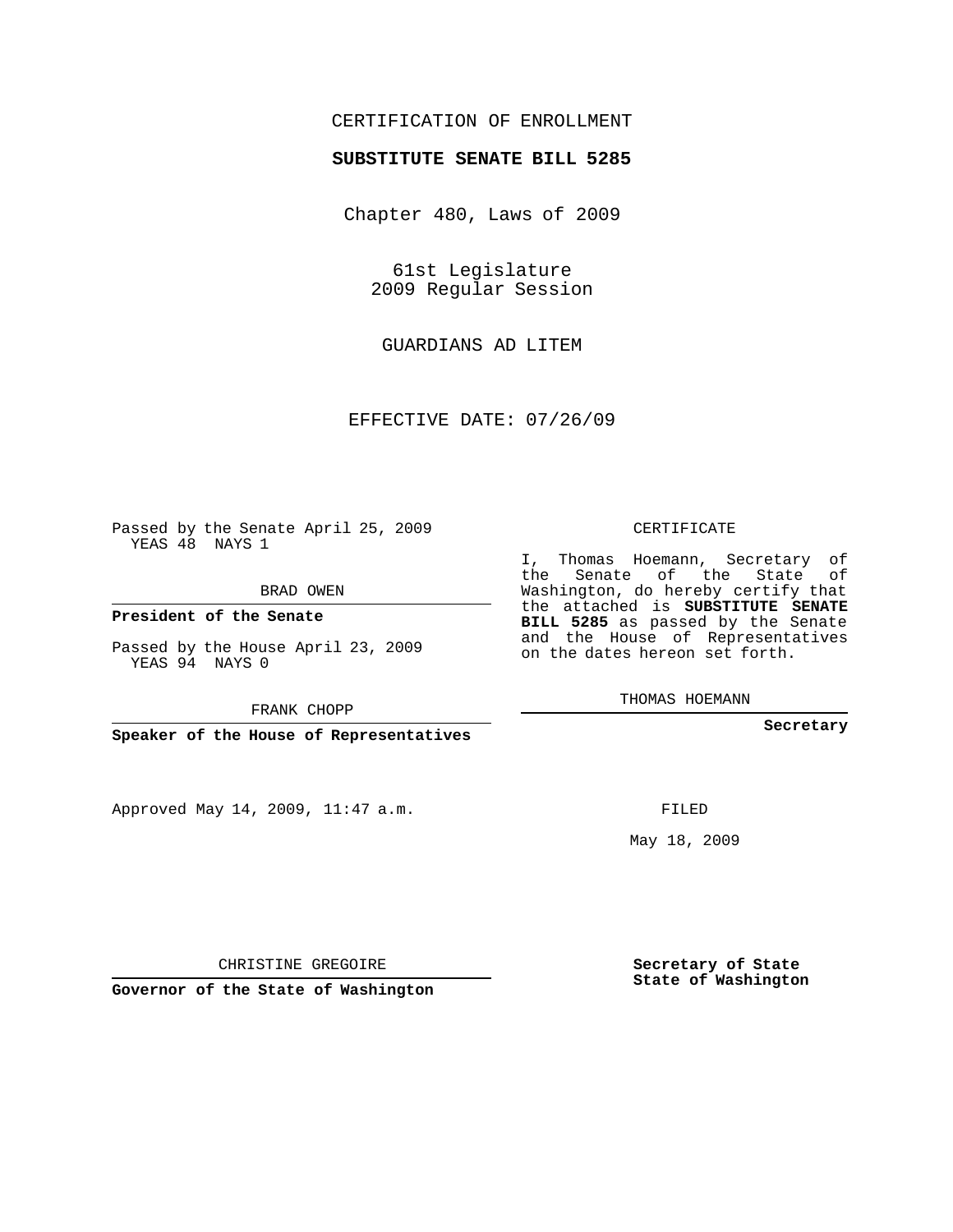## **SUBSTITUTE SENATE BILL 5285** \_\_\_\_\_\_\_\_\_\_\_\_\_\_\_\_\_\_\_\_\_\_\_\_\_\_\_\_\_\_\_\_\_\_\_\_\_\_\_\_\_\_\_\_\_

\_\_\_\_\_\_\_\_\_\_\_\_\_\_\_\_\_\_\_\_\_\_\_\_\_\_\_\_\_\_\_\_\_\_\_\_\_\_\_\_\_\_\_\_\_

AS AMENDED BY THE HOUSE

Passed Legislature - 2009 Regular Session

**State of Washington 61st Legislature 2009 Regular Session**

**By** Senate Human Services & Corrections (originally sponsored by Senators Regala, Hargrove, Kauffman, and Stevens)

READ FIRST TIME 02/25/09.

 AN ACT Relating to guardians ad litem; and amending RCW 26.44.030, 13.34.100, 26.12.175, and 26.12.177.

BE IT ENACTED BY THE LEGISLATURE OF THE STATE OF WASHINGTON:

 **Sec. 1.** RCW 26.44.030 and 2008 c 211 s 5 are each amended to read as follows:

 (1)(a) When any practitioner, county coroner or medical examiner, law enforcement officer, professional school personnel, registered or licensed nurse, social service counselor, psychologist, pharmacist, employee of the department of early learning, licensed or certified child care providers or their employees, employee of the department, juvenile probation officer, placement and liaison specialist, responsible living skills program staff, HOPE center staff, or state family and children's ombudsman or any volunteer in the ombudsman's office has reasonable cause to believe that a child has suffered abuse or neglect, he or she shall report such incident, or cause a report to be made, to the proper law enforcement agency or to the department as provided in RCW 26.44.040.

 (b) When any person, in his or her official supervisory capacity with a nonprofit or for-profit organization, has reasonable cause to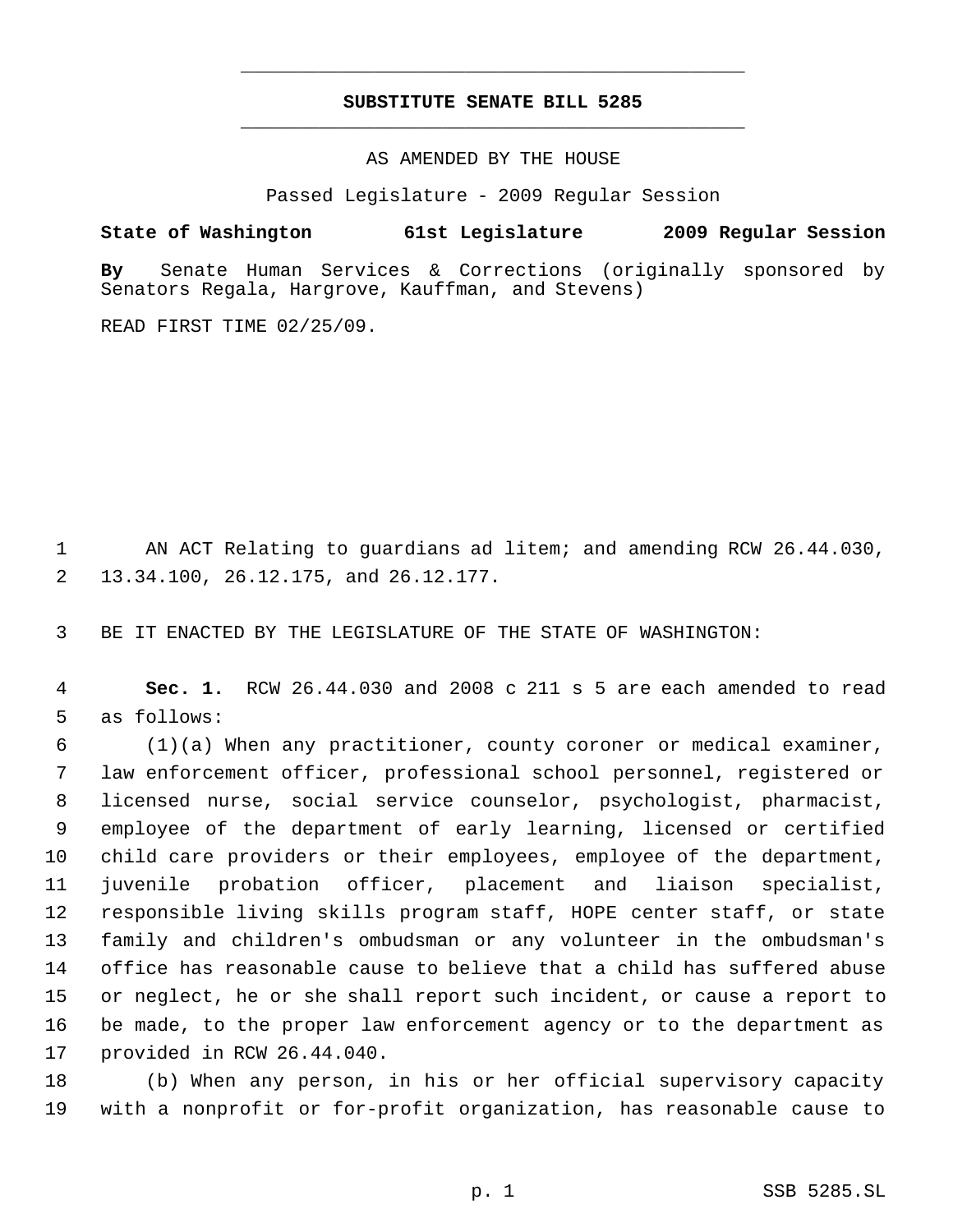believe that a child has suffered abuse or neglect caused by a person over whom he or she regularly exercises supervisory authority, he or she shall report such incident, or cause a report to be made, to the proper law enforcement agency, provided that the person alleged to have caused the abuse or neglect is employed by, contracted by, or volunteers with the organization and coaches, trains, educates, or counsels a child or children or regularly has unsupervised access to a child or children as part of the employment, contract, or voluntary service. No one shall be required to report under this section when he or she obtains the information solely as a result of a privileged communication as provided in RCW 5.60.060.

 Nothing in this subsection (1)(b) shall limit a person's duty to report under (a) of this subsection.

 For the purposes of this subsection, the following definitions apply:

 (i) "Official supervisory capacity" means a position, status, or role created, recognized, or designated by any nonprofit or for-profit organization, either for financial gain or without financial gain, whose scope includes, but is not limited to, overseeing, directing, or managing another person who is employed by, contracted by, or volunteers with the nonprofit or for-profit organization.

 (ii) "Regularly exercises supervisory authority" means to act in his or her official supervisory capacity on an ongoing or continuing basis with regards to a particular person.

 (c) The reporting requirement also applies to department of corrections personnel who, in the course of their employment, observe offenders or the children with whom the offenders are in contact. If, as a result of observations or information received in the course of his or her employment, any department of corrections personnel has reasonable cause to believe that a child has suffered abuse or neglect, he or she shall report the incident, or cause a report to be made, to the proper law enforcement agency or to the department as provided in RCW 26.44.040.

 (d) The reporting requirement shall also apply to any adult who has reasonable cause to believe that a child who resides with them, has suffered severe abuse, and is able or capable of making a report. For the purposes of this subsection, "severe abuse" means any of the following: Any single act of abuse that causes physical trauma of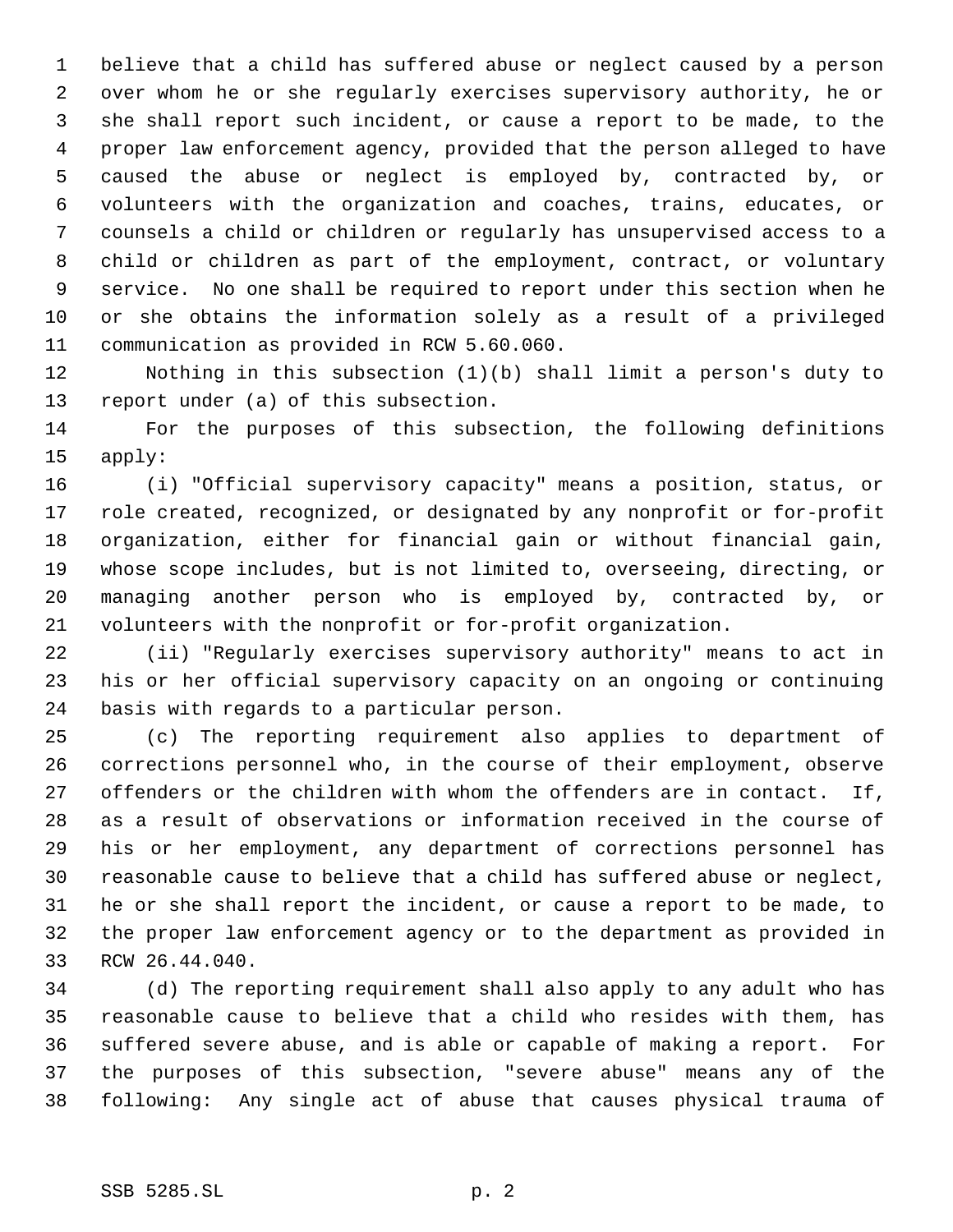sufficient severity that, if left untreated, could cause death; any single act of sexual abuse that causes significant bleeding, deep bruising, or significant external or internal swelling; or more than one act of physical abuse, each of which causes bleeding, deep bruising, significant external or internal swelling, bone fracture, or unconsciousness.

 (e) The reporting requirement also applies to guardians ad litem, including court-appointed special advocates, appointed under Titles 11, 9 13, and 26 RCW, who in the course of their representation of children 10 in these actions have reasonable cause to believe a child has been abused or neglected.

12 (f) The report must be made at the first opportunity, but in no case longer than forty-eight hours after there is reasonable cause to believe that the child has suffered abuse or neglect. The report must include the identity of the accused if known.

 (2) The reporting requirement of subsection (1) of this section does not apply to the discovery of abuse or neglect that occurred during childhood if it is discovered after the child has become an adult. However, if there is reasonable cause to believe other children are or may be at risk of abuse or neglect by the accused, the reporting requirement of subsection (1) of this section does apply.

 (3) Any other person who has reasonable cause to believe that a child has suffered abuse or neglect may report such incident to the proper law enforcement agency or to the department of social and health services as provided in RCW 26.44.040.

 (4) The department, upon receiving a report of an incident of alleged abuse or neglect pursuant to this chapter, involving a child who has died or has had physical injury or injuries inflicted upon him or her other than by accidental means or who has been subjected to alleged sexual abuse, shall report such incident to the proper law enforcement agency. In emergency cases, where the child's welfare is endangered, the department shall notify the proper law enforcement agency within twenty-four hours after a report is received by the department. In all other cases, the department shall notify the law enforcement agency within seventy-two hours after a report is received by the department. If the department makes an oral report, a written report must also be made to the proper law enforcement agency within five days thereafter.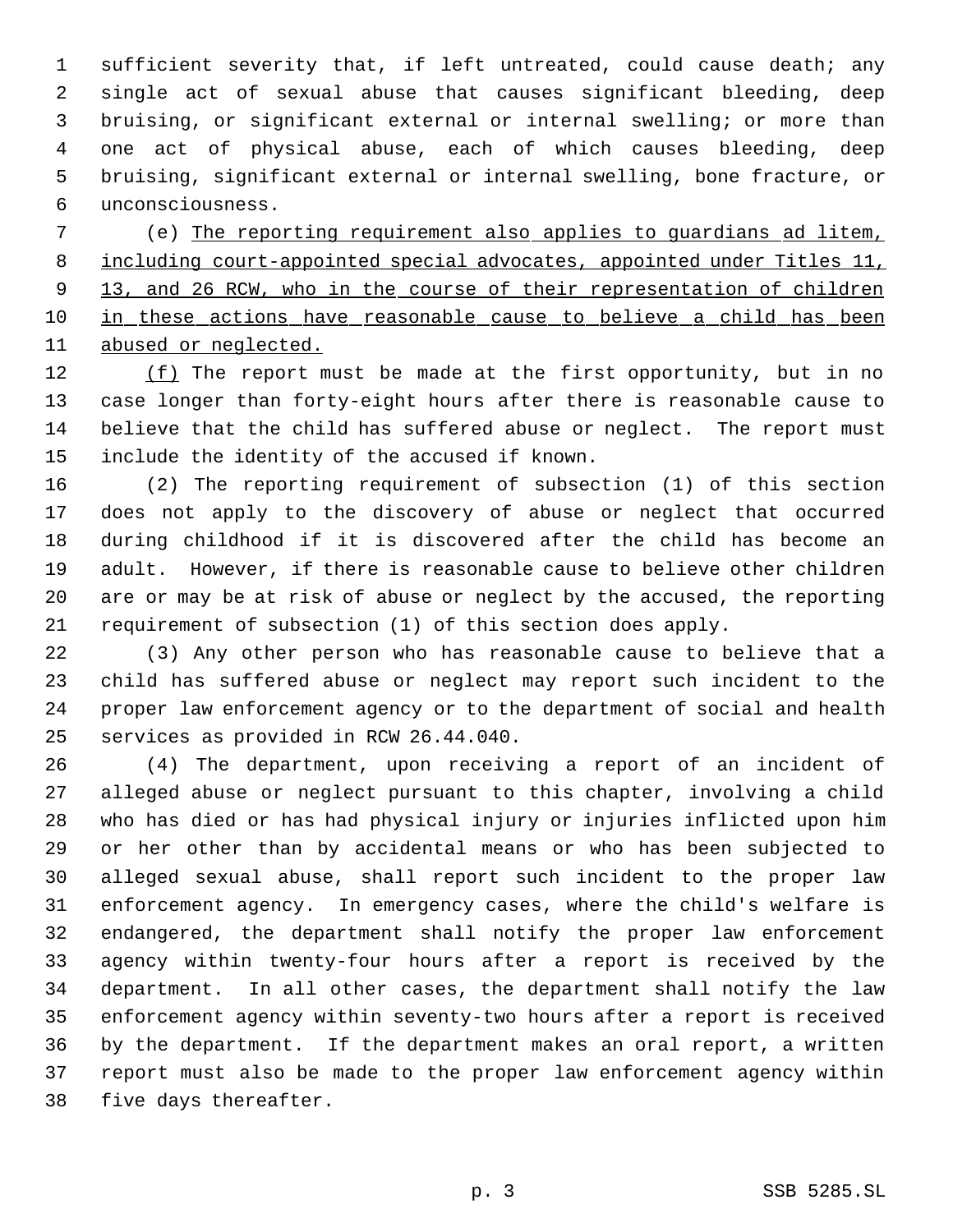(5) Any law enforcement agency receiving a report of an incident of alleged abuse or neglect pursuant to this chapter, involving a child who has died or has had physical injury or injuries inflicted upon him or her other than by accidental means, or who has been subjected to alleged sexual abuse, shall report such incident in writing as provided in RCW 26.44.040 to the proper county prosecutor or city attorney for appropriate action whenever the law enforcement agency's investigation reveals that a crime may have been committed. The law enforcement agency shall also notify the department of all reports received and the law enforcement agency's disposition of them. In emergency cases, where the child's welfare is endangered, the law enforcement agency shall notify the department within twenty-four hours. In all other cases, the law enforcement agency shall notify the department within seventy-two hours after a report is received by the law enforcement agency.

 (6) Any county prosecutor or city attorney receiving a report under subsection (5) of this section shall notify the victim, any persons the victim requests, and the local office of the department, of the decision to charge or decline to charge a crime, within five days of making the decision.

 (7) The department may conduct ongoing case planning and consultation with those persons or agencies required to report under this section, with consultants designated by the department, and with designated representatives of Washington Indian tribes if the client information exchanged is pertinent to cases currently receiving child protective services. Upon request, the department shall conduct such planning and consultation with those persons required to report under this section if the department determines it is in the best interests of the child. Information considered privileged by statute and not directly related to reports required by this section must not be divulged without a valid written waiver of the privilege.

 (8) Any case referred to the department by a physician licensed under chapter 18.57 or 18.71 RCW on the basis of an expert medical opinion that child abuse, neglect, or sexual assault has occurred and that the child's safety will be seriously endangered if returned home, the department shall file a dependency petition unless a second licensed physician of the parents' choice believes that such expert medical opinion is incorrect. If the parents fail to designate a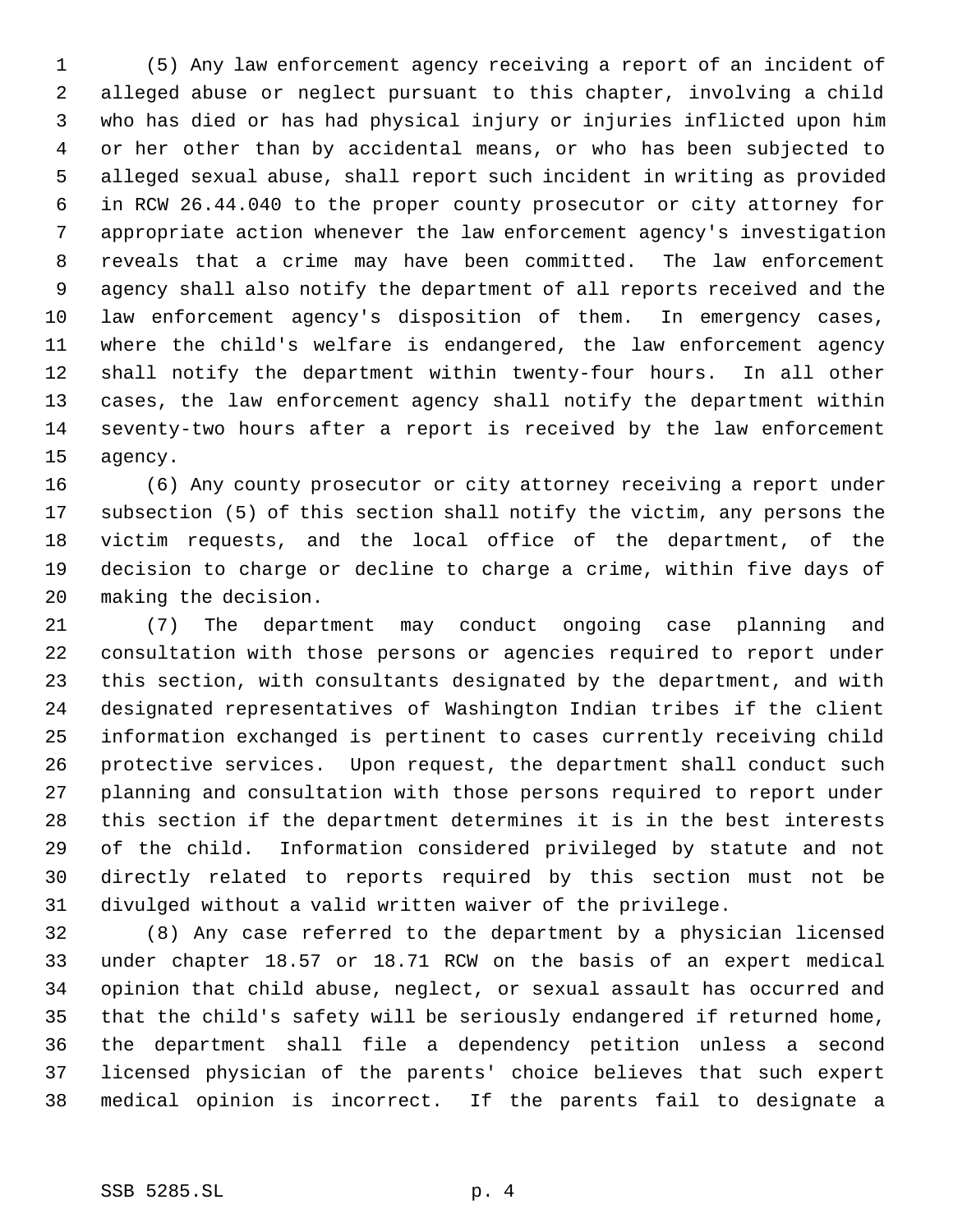second physician, the department may make the selection. If a physician finds that a child has suffered abuse or neglect but that such abuse or neglect does not constitute imminent danger to the child's health or safety, and the department agrees with the physician's assessment, the child may be left in the parents' home while the department proceeds with reasonable efforts to remedy parenting deficiencies.

 (9) Persons or agencies exchanging information under subsection (7) of this section shall not further disseminate or release the information except as authorized by state or federal statute. Violation of this subsection is a misdemeanor.

 (10) Upon receiving a report of alleged abuse or neglect, the department shall make reasonable efforts to learn the name, address, and telephone number of each person making a report of abuse or neglect under this section. The department shall provide assurances of appropriate confidentiality of the identification of persons reporting under this section. If the department is unable to learn the information required under this subsection, the department shall only investigate cases in which:

 (a) The department believes there is a serious threat of substantial harm to the child;

 (b) The report indicates conduct involving a criminal offense that has, or is about to occur, in which the child is the victim; or

 (c) The department has a prior founded report of abuse or neglect with regard to a member of the household that is within three years of receipt of the referral.

 (11)(a) For reports of alleged abuse or neglect that are accepted for investigation by the department, the investigation shall be conducted within time frames established by the department in rule. In no case shall the investigation extend longer than ninety days from the date the report is received, unless the investigation is being conducted under a written protocol pursuant to RCW 26.44.180 and a law enforcement agency or prosecuting attorney has determined that a longer investigation period is necessary. At the completion of the investigation, the department shall make a finding that the report of child abuse or neglect is founded or unfounded.

 (b) If a court in a civil or criminal proceeding, considering the same facts or circumstances as are contained in the report being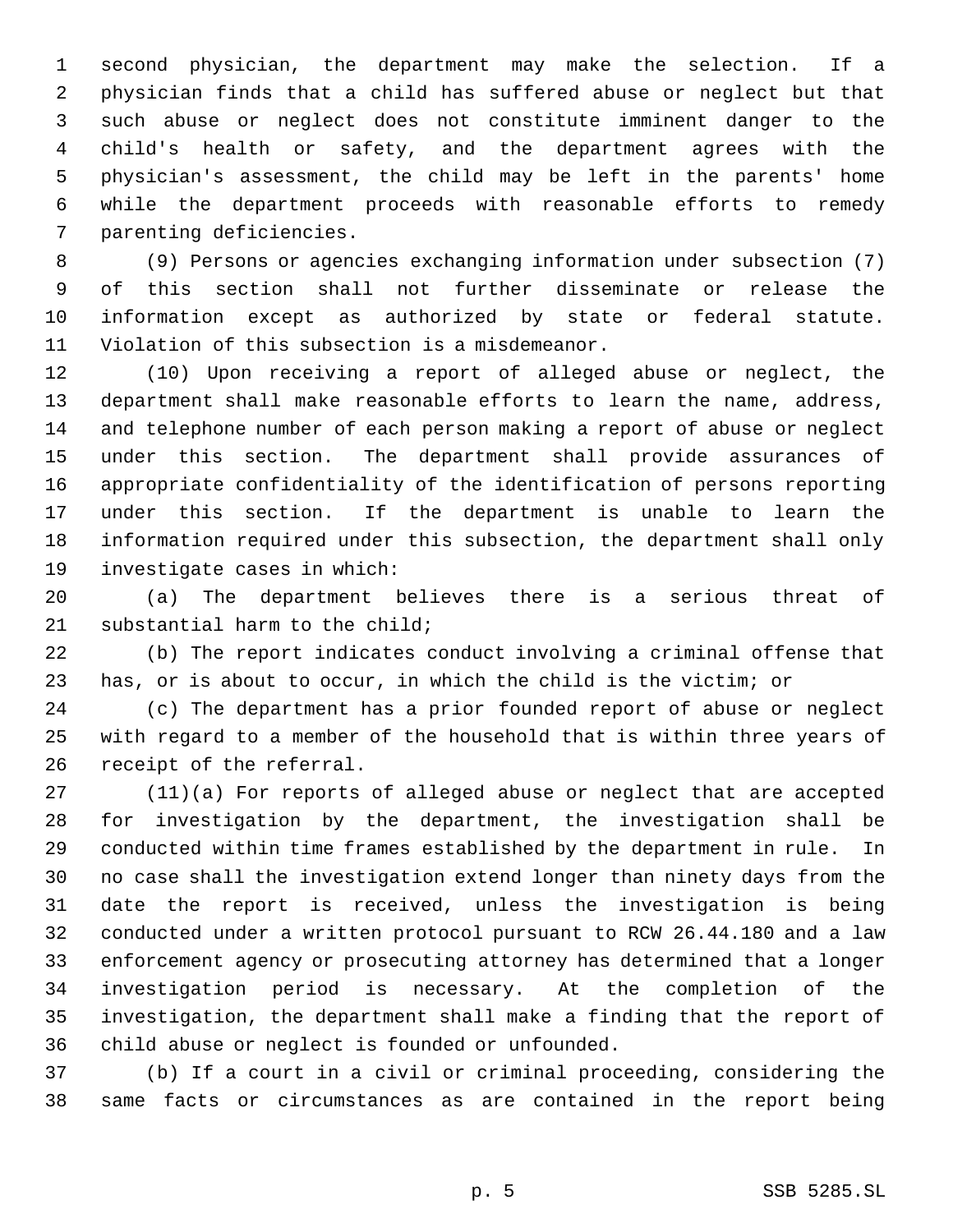investigated by the department, makes a judicial finding by a preponderance of the evidence or higher that the subject of the pending investigation has abused or neglected the child, the department shall adopt the finding in its investigation.

 (12) In conducting an investigation of alleged abuse or neglect, the department or law enforcement agency:

 (a) May interview children. The interviews may be conducted on school premises, at day-care facilities, at the child's home, or at other suitable locations outside of the presence of parents. Parental notification of the interview must occur at the earliest possible point in the investigation that will not jeopardize the safety or protection of the child or the course of the investigation. Prior to commencing the interview the department or law enforcement agency shall determine whether the child wishes a third party to be present for the interview and, if so, shall make reasonable efforts to accommodate the child's wishes. Unless the child objects, the department or law enforcement agency shall make reasonable efforts to include a third party in any interview so long as the presence of the third party will not jeopardize the course of the investigation; and

 (b) Shall have access to all relevant records of the child in the possession of mandated reporters and their employees.

 (13) If a report of alleged abuse or neglect is founded and constitutes the third founded report received by the department within the last twelve months involving the same child or family, the department shall promptly notify the office of the family and children's ombudsman of the contents of the report. The department shall also notify the ombudsman of the disposition of the report.

 (14) In investigating and responding to allegations of child abuse and neglect, the department may conduct background checks as authorized by state and federal law.

 (15) The department shall maintain investigation records and conduct timely and periodic reviews of all founded cases of abuse and neglect. The department shall maintain a log of screened-out nonabusive cases.

 (16) The department shall use a risk assessment process when investigating alleged child abuse and neglect referrals. The department shall present the risk factors at all hearings in which the placement of a dependent child is an issue. Substance abuse must be a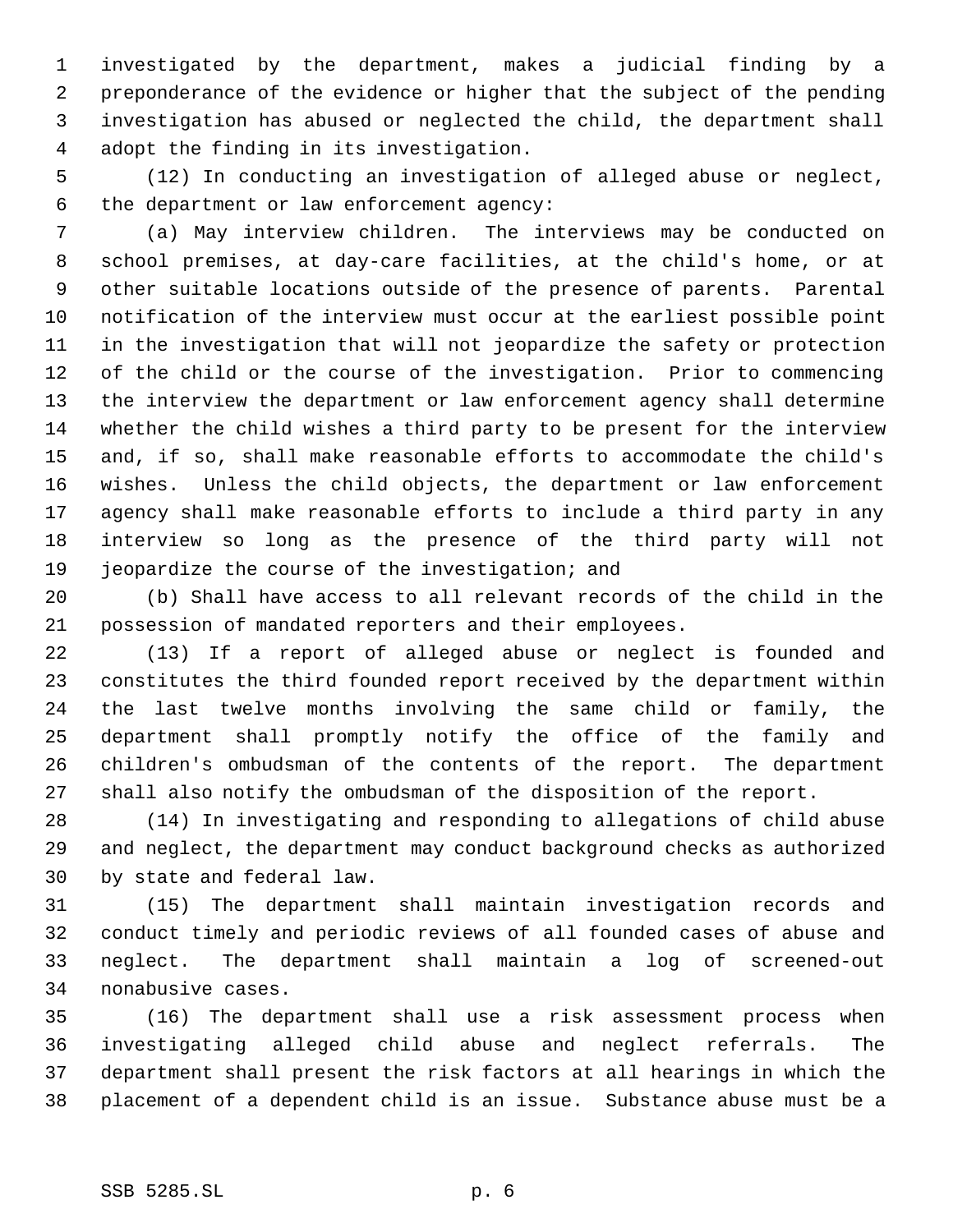risk factor. The department shall, within funds appropriated for this purpose, offer enhanced community-based services to persons who are determined not to require further state intervention.

 (17) Upon receipt of a report of alleged abuse or neglect the law enforcement agency may arrange to interview the person making the report and any collateral sources to determine if any malice is involved in the reporting.

 (18) Upon receiving a report of alleged abuse or neglect involving a child under the court's jurisdiction under chapter 13.34 RCW, the department shall promptly notify the child's guardian ad litem of the report's contents. The department shall also notify the guardian ad litem of the disposition of the report. For purposes of this subsection, "guardian ad litem" has the meaning provided in RCW 13.34.030.

 **Sec. 2.** RCW 13.34.100 and 2000 c 124 s 2 are each amended to read as follows:

 (1) The court shall appoint a guardian ad litem for a child who is the subject of an action under this chapter, unless a court for good cause finds the appointment unnecessary. The requirement of a guardian ad litem may be deemed satisfied if the child is represented by 21 independent counsel in the proceedings. The court shall attempt to match a child with special needs with a guardian ad litem who has specific training or education related to the child's individual needs.

 (2) If the court does not have available to it a guardian ad litem program with a sufficient number of volunteers, the court may appoint a suitable person to act as guardian ad litem for the child under this chapter. Another party to the proceeding or the party's employee or representative shall not be so appointed.

 (3) Each guardian ad litem program shall maintain a background information record for each guardian ad litem in the program. The 31 background ((file)) information record shall include, but is not limited to, the following information:

(a) Level of formal education;

34 (b) General training related to the guardian( $(\frac{1}{s})$ ) ad litem's duties;

 (c) Specific training related to issues potentially faced by 37 children in the dependency system;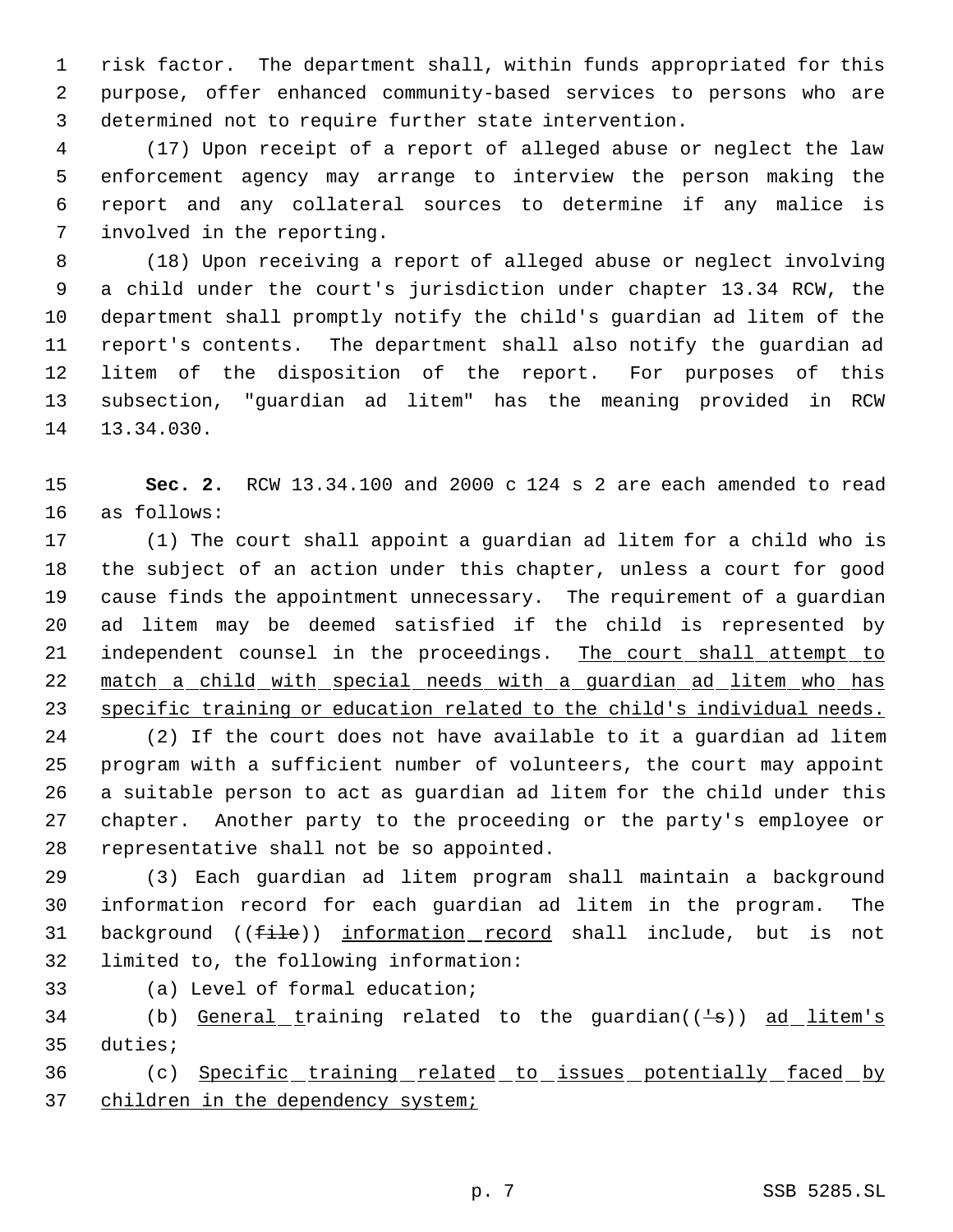(d) Specific training or education related to child disability or developmental issues;

(e) Number of years' experience as a guardian ad litem;

 (( $\left(\frac{d}{d}\right)$ ) <u>(f)</u> Number of appointments as a guardian ad litem and the county or counties of appointment;

 $((\{e\})\)$  (q) The names of any counties in which the person was removed from a guardian ad litem registry pursuant to a grievance action, and the name of the court and the cause number of any case in 9 which the court has removed the person for cause; ((and

 $(f)$  (h) Founded allegations of abuse or neglect as defined in RCW 26.44.020;

12 (i) The results of an examination of state and national criminal 13 identification data. The examination shall consist of a background check as allowed through the Washington state criminal records privacy 15 act under RCW 10.97.050, the Washington state patrol criminal identification system under RCW 43.43.832 through 43.43.834, and the 17 federal bureau of investigation. The background check shall be done through the Washington state patrol criminal identification section and must include a national check from the federal bureau of investigation 20 based on the submission of fingerprints; and

21 (i) Criminal history, as defined in RCW 9.94A.030, for the period covering ten years prior to the appointment.

23 The background information ((report)) record shall be updated annually. As a condition of appointment, the guardian ad litem's background information record shall be made available to the court. If the appointed guardian ad litem is not a member of a guardian ad litem 27 program ((the)) a suitable person appointed by the court to act as 28 guardian ad litem shall provide the background information record to the court.

 Upon appointment, the guardian ad litem, or guardian ad litem program, shall provide the parties or their attorneys with a ((statement containing: His or her training relating to the duties as a guardian ad litem; the name of any counties in which the person was 34 removed from a guardian ad litem registry pursuant to a grievance action, and the name of the court and the cause number of any case in 36 which-the-court-has-removed-the-person-for-cause; and his or her criminal history as defined in RCW 9.94A.030 for the period covering ten years prior to the appointment)) copy of the background information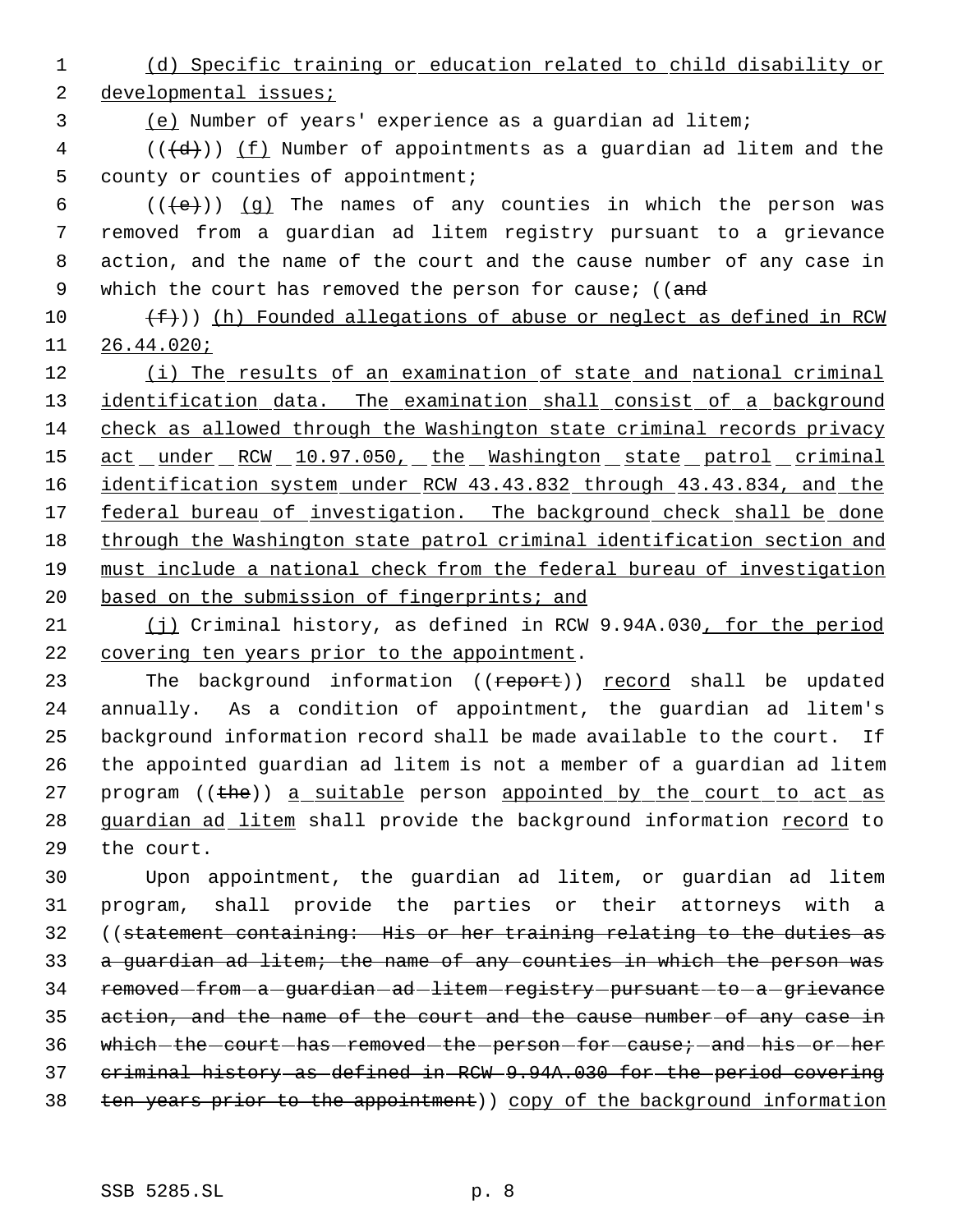1 record. The portion of the background information record containing 2 the results of the criminal background check and the criminal history 3 shall not be disclosed to the parties or their attorneys. The 4 background ((statement)) information record shall not include identifying information that may be used to harm a guardian ad litem, such as home addresses and home telephone numbers, and for volunteer guardians ad litem the court may allow the use of maiden names or pseudonyms as necessary for their safety.

 (4) The appointment of the guardian ad litem shall remain in effect until the court discharges the appointment or no longer has jurisdiction, whichever comes first. The guardian ad litem may also be discharged upon entry of an order of guardianship.

 (5) A guardian ad litem through counsel, or as otherwise authorized by the court, shall have the right to present evidence, examine and cross-examine witnesses, and to be present at all hearings. A guardian ad litem shall receive copies of all pleadings and other documents filed or submitted to the court, and notice of all hearings according to court rules. The guardian ad litem shall receive all notice contemplated for a parent or other party in all proceedings under this chapter.

 (6) If the child requests legal counsel and is age twelve or older, or if the guardian ad litem or the court determines that the child needs to be independently represented by counsel, the court may appoint an attorney to represent the child's position.

 (7) For the purposes of child abuse prevention and treatment act (42 U.S.C. Secs. 5101 et seq.) grants to this state under P.L. 93-247, or any related state or federal legislation, a person appointed pursuant to RCW 13.34.100 shall be deemed a guardian ad litem to represent the best interests of the minor in proceedings before the court.

 (8) When a court-appointed special advocate or volunteer guardian ad litem is requested on a case, the program shall give the court the 33 name of the person it recommends ((and-the-appointment-shall-be effective immediately)). The program shall attempt to match a child with special needs with a guardian ad litem who has specific training or education related to the child's individual needs. The court shall 37 immediately appoint the person recommended by the program.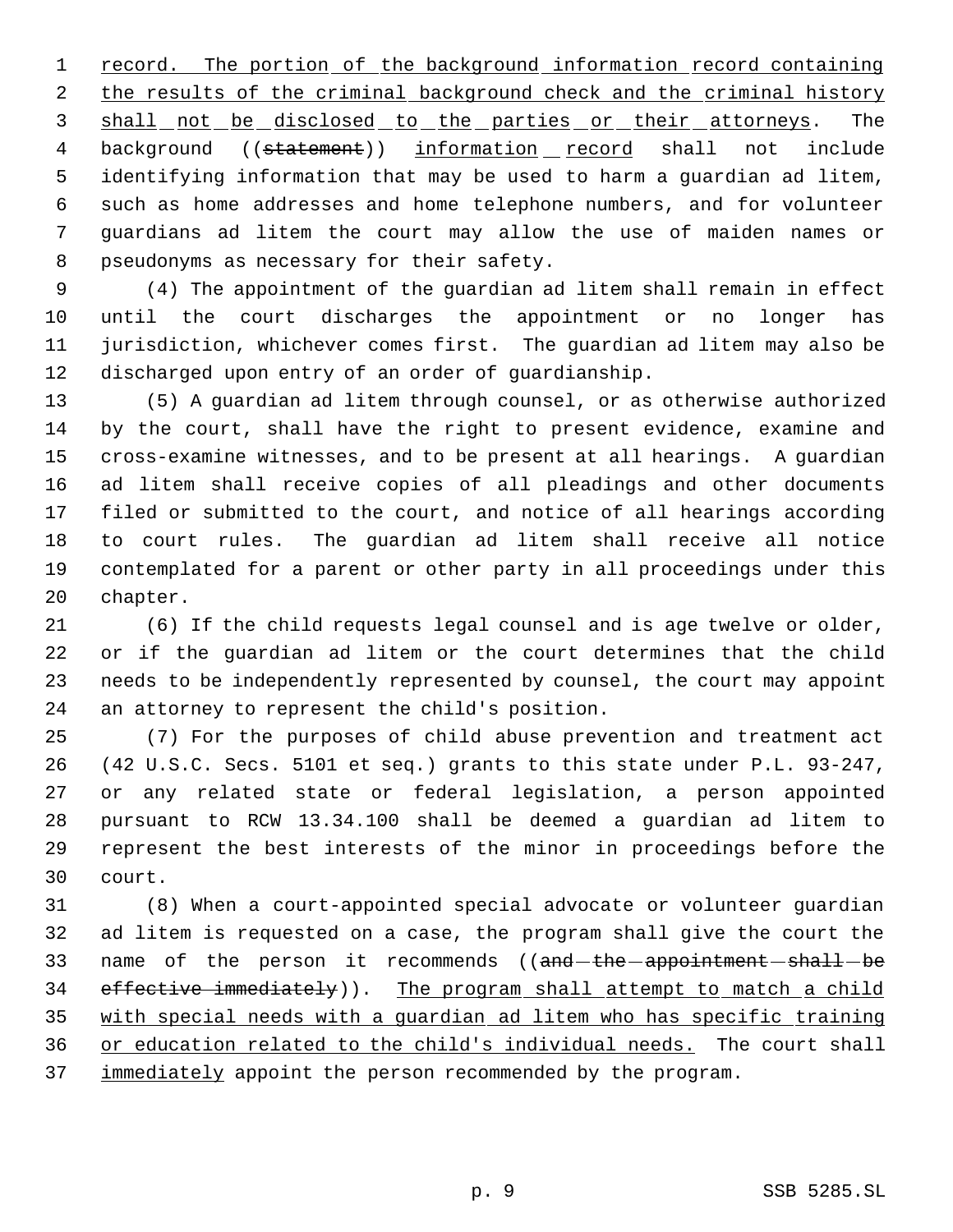(9) If a party in a case reasonably believes the court-appointed 2 special advocate or volunteer quardian ad litem is inappropriate or unqualified, the party may request a review of the appointment by the program. The program must complete the review within five judicial days and remove any appointee for good cause. If the party seeking the review is not satisfied with the outcome of the review, the party may file a motion with the court for the removal of the court-appointed 8 special advocate or volunteer guardian ad litem on the grounds the advocate or volunteer is inappropriate or unqualified.

10 **Sec. 3.** RCW 26.12.175 and 2000 c 124 s 6 are each amended to read 11 as follows:

12 (1)(a) The court may appoint a guardian ad litem to represent the 13 interests of a minor or dependent child when the court believes the 14 appointment of a guardian ad litem is necessary to protect the best 15 interests of the child in any proceeding under this chapter. The court 16 may appoint a guardian ad litem from the court-appointed special 17 advocate program, if that program exists in the county. The court 18 shall attempt to match a child with special needs with a quardian ad 19 litem who has specific training or education related to the child's 20 individual needs. The family court services professionals may also 21 make a recommendation to the court regarding whether a guardian ad 22 litem should be appointed for the child. ((The court may appoint a 23 guardian ad litem from the court-appointed special advocate program, if 24 that program exists in the county.)

25 (b) ((Unless otherwise ordered,)) The guardian ad litem's role is 26 to investigate and report factual information regarding the issues 27 ordered to be reported or investigated to the court ((concerning 28 parenting arrangements for the child, and to represent the child's best 29 interests)). The quardian ad litem shall always represent the best 30 interests of the child. Guardians ad litem and investigators under 31 this title may make recommendations based upon ((an-independent 32 investigation regarding the best interests of the child)) his or her 33 investigation, which the court may consider and weigh in conjunction 34 with the recommendations of all of the parties. If a child expresses 35 a preference regarding the parenting plan, the guardian ad litem shall 36 report the preferences to the court, together with the facts relative 37 to whether any preferences are being expressed voluntarily and the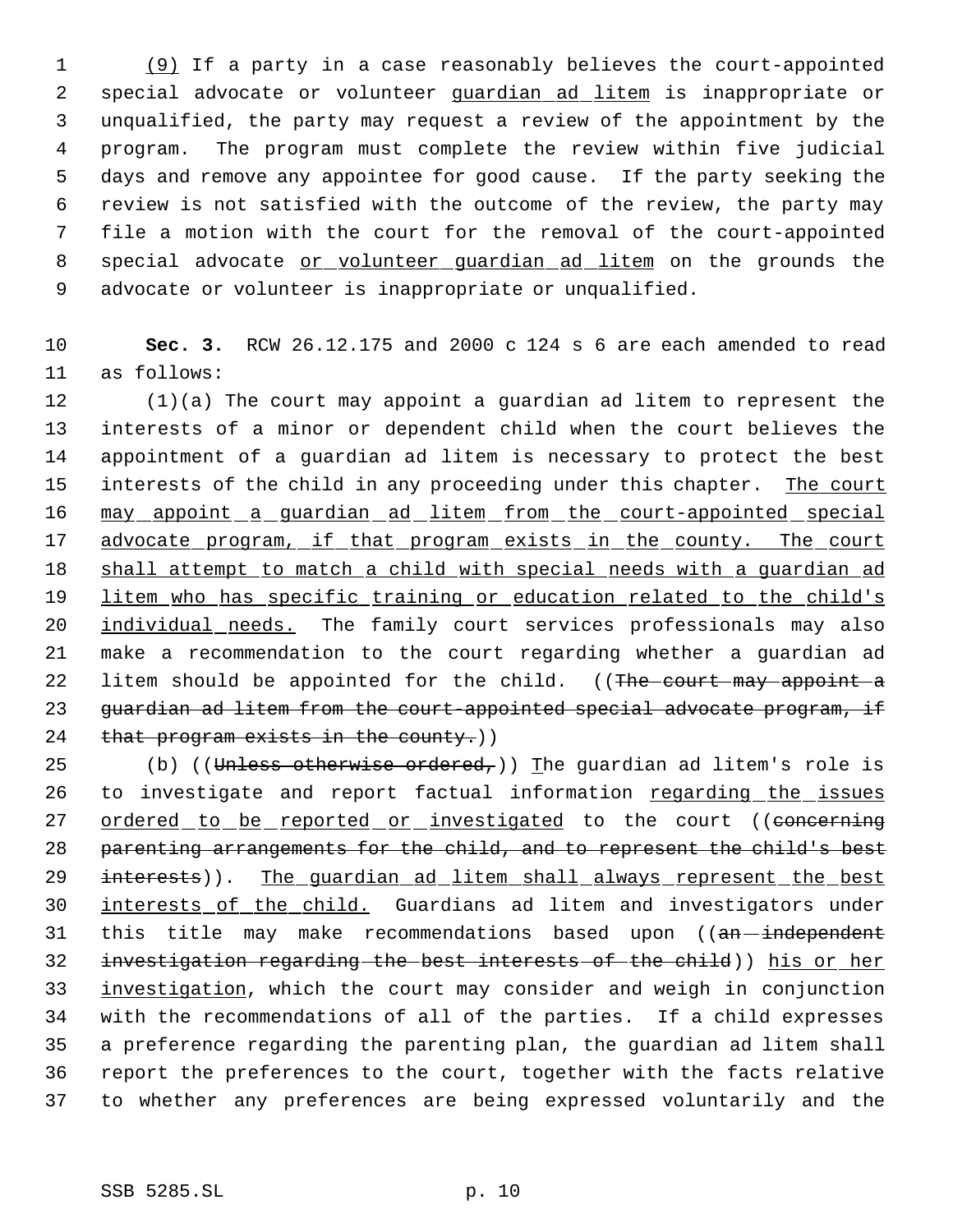degree of the child's understanding. The court may require the guardian ad litem to provide periodic reports to the parties regarding the status of his or her investigation. The guardian ad litem shall file his or her report at least sixty days prior to trial.

 (c) The parties to the proceeding may file with the court written responses to any report filed by the guardian ad litem or investigator. The court shall consider any written responses to a report filed by the guardian ad litem or investigator, including any factual information or recommendations provided in the report.

 (d) The court shall enter an order for costs, fees, and disbursements to cover the costs of the guardian ad litem. The court may order either or both parents to pay for the costs of the guardian ad litem, according to their ability to pay. If both parents are indigent, the county shall bear the cost of the guardian, subject to appropriation for guardians' ad litem services by the county legislative authority. Guardians ad litem who are not volunteers shall provide the parties with an itemized accounting of their time and billing for services each month.

 (2)(a) If the guardian ad litem appointed is from the county court- appointed special advocate program, the program shall supervise any guardian ad litem assigned to the case. The court-appointed special advocate program shall be entitled to notice of all proceedings in the case.

 (b) The legislative authority of each county may authorize creation of a court-appointed special advocate program. The county legislative authority may adopt rules of eligibility for court-appointed special 27 advocate program services that are not inconsistent with this section.

28 (3) Each guardian ad litem program for compensated guardians ad litem and each court-appointed special advocate program shall maintain a background information record for each guardian ad litem in the 31 program. The background ((file)) information record shall include, but is not limited to, the following information:

(a) Level of formal education;

34 (b) General training related to the guardian((+s)) ad litem's duties;

 (c) Specific training related to issues potentially faced by 37 children in dissolution, custody, paternity, and other family law proceedings;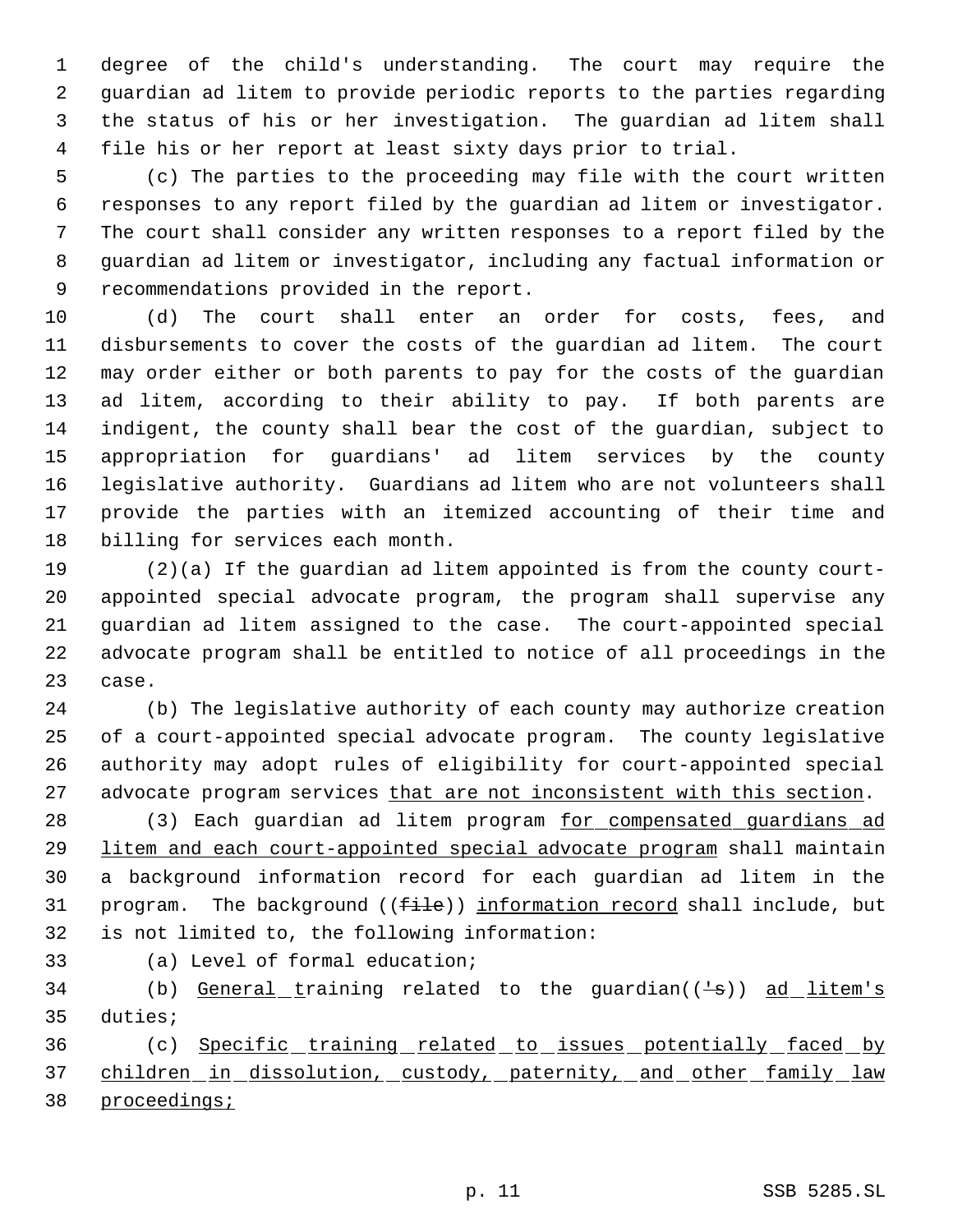1 (d) Specific training or education related to child disability or 2 developmental issues;

3 (e) Number of years' experience as a guardian ad litem;

 $4$  (( $\left(\frac{d}{d}\right)$ ) <u>(f)</u> Number of appointments as a guardian ad litem and 5 county or counties of appointment;

 $((\{e\})\)$  (q) The names of any counties in which the person was removed from a guardian ad litem registry pursuant to a grievance action, and the name of the court and the cause number of any case in 9 which the court has removed the person for cause; ((and

10  $(f+))$  (h) Founded allegations of abuse or neglect as defined in RCW 11 26.44.020;

12 (i) The results of an examination that shall consist of a 13 background check as allowed through the Washington state criminal 14 records privacy act under RCW 10.97.050 and the Washington state patrol 15 criminal identification system under RCW 43.43.832 through 43.43.834. 16 This background check shall be done through the Washington state patrol 17 criminal identification section; and

18 (j) Criminal history, as defined in RCW 9.94A.030, for the period 19 covering ten years prior to the appointment.

20 The background information ((report)) record shall be updated annually. As a condition of appointment, the guardian ad litem's background information record shall be made available to the court. If the appointed guardian ad litem is not a member of a guardian ad litem program the person appointed as guardian ad litem shall provide the background information record to the court.

26 Upon appointment, the guardian ad litem, court-appointed special 27 advocate program or guardian ad litem program, shall provide the 28 parties or their attorneys with a ((statement containing: His or her 29 training relating to the duties as a guardian ad litem; the name of any 30 counties in which the person was removed from a guardian ad litem 31 registry pursuant to a grievance action, and the name of the court and 32 the cause number of any case in which the court has removed the person 33 for cause; and his or her criminal history as defined in RCW 9.94A.030 34 for the period covering ten years prior to the appointment)) copy of 35 the background information record. The portion of the background 36 information record containing the results of the criminal background 37 check and the criminal history shall not be disclosed to the parties or 38 their attorneys. The background ((statement)) information record shall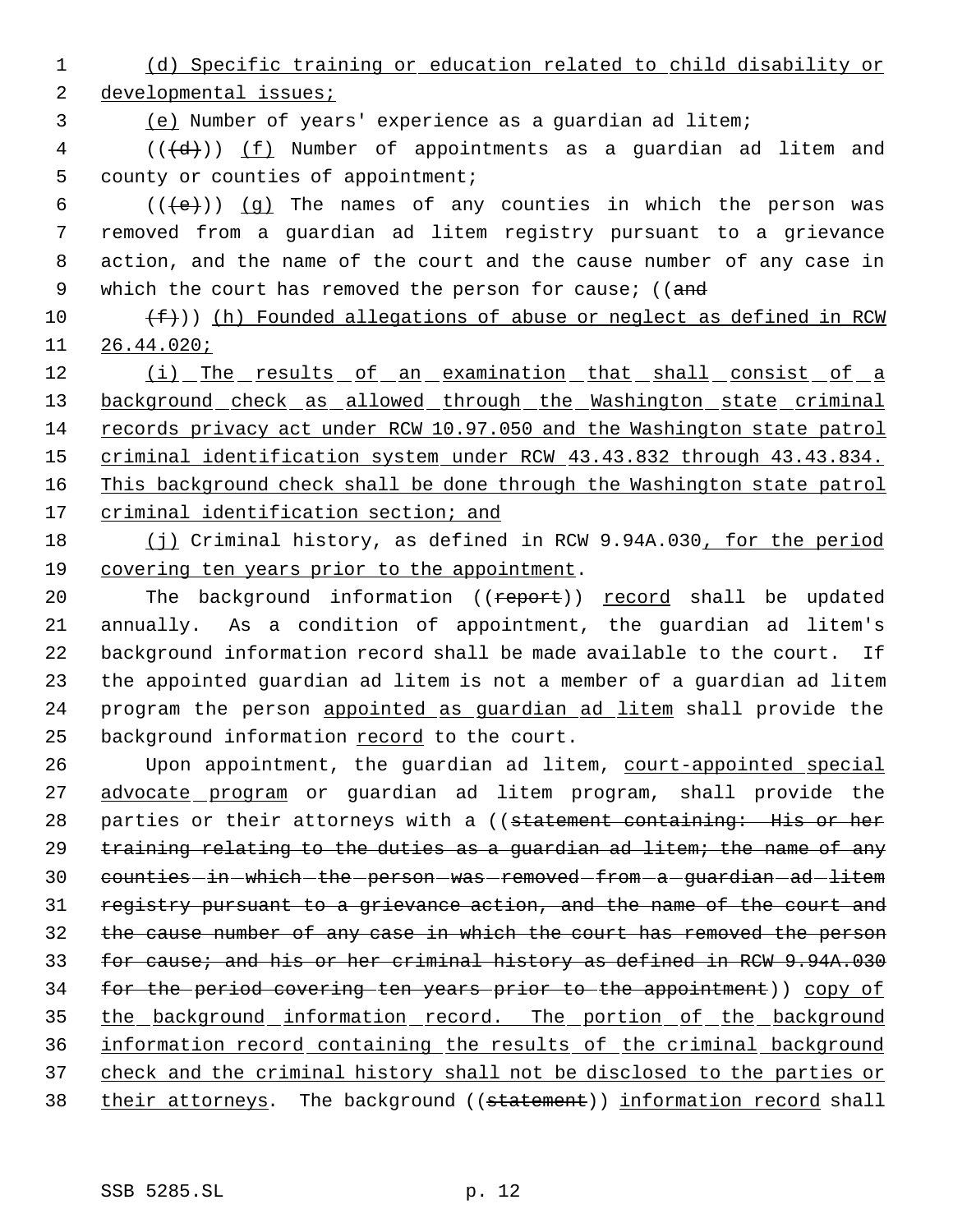not include identifying information that may be used to harm a guardian ad litem, such as home addresses and home telephone numbers, and for volunteer guardians ad litem the court may allow the use of maiden names or pseudonyms as necessary for their safety.

 (4) When a court-appointed special advocate or volunteer guardian ad litem is requested on a case, the program shall give the court the 7 name of the person it recommends ((and-the-appointment-shall-be 8 effective immediately)). The court shall immediately appoint the person recommended by the program.

 (5) If a party in a case reasonably believes the court-appointed 11 special advocate or volunteer quardian ad litem is inappropriate or unqualified, the party may request a review of the appointment by the program. The program must complete the review within five judicial days and remove any appointee for good cause. If the party seeking the review is not satisfied with the outcome of the review, the party may file a motion with the court for the removal of the court-appointed 17 special advocate or volunteer guardian ad litem on the grounds the advocate or volunteer is inappropriate or unqualified.

 **Sec. 4.** RCW 26.12.177 and 2007 c 496 s 305 are each amended to read as follows:

 (1) All guardians ad litem and investigators appointed under this title must comply with the training requirements established under RCW 2.56.030(15), prior to their appointment in cases under Title 26 RCW, except that volunteer guardians ad litem or court-appointed special advocates may comply with alternative training requirements approved by the administrative office of the courts that meet or exceed the statewide requirements. In cases involving allegations of limiting factors under RCW 26.09.191, the guardians ad litem and investigators appointed under this title must have additional relevant training under RCW 2.56.030(15) and as recommended under RCW 2.53.040, when it is available.

 (2)(a) Each guardian ad litem program for compensated guardians ad litem shall establish a rotational registry system for the appointment of guardians ad litem and investigators under this title. If a judicial district does not have a program the court shall establish the rotational registry system. Guardians ad litem and investigators under this title shall be selected from the registry except in exceptional